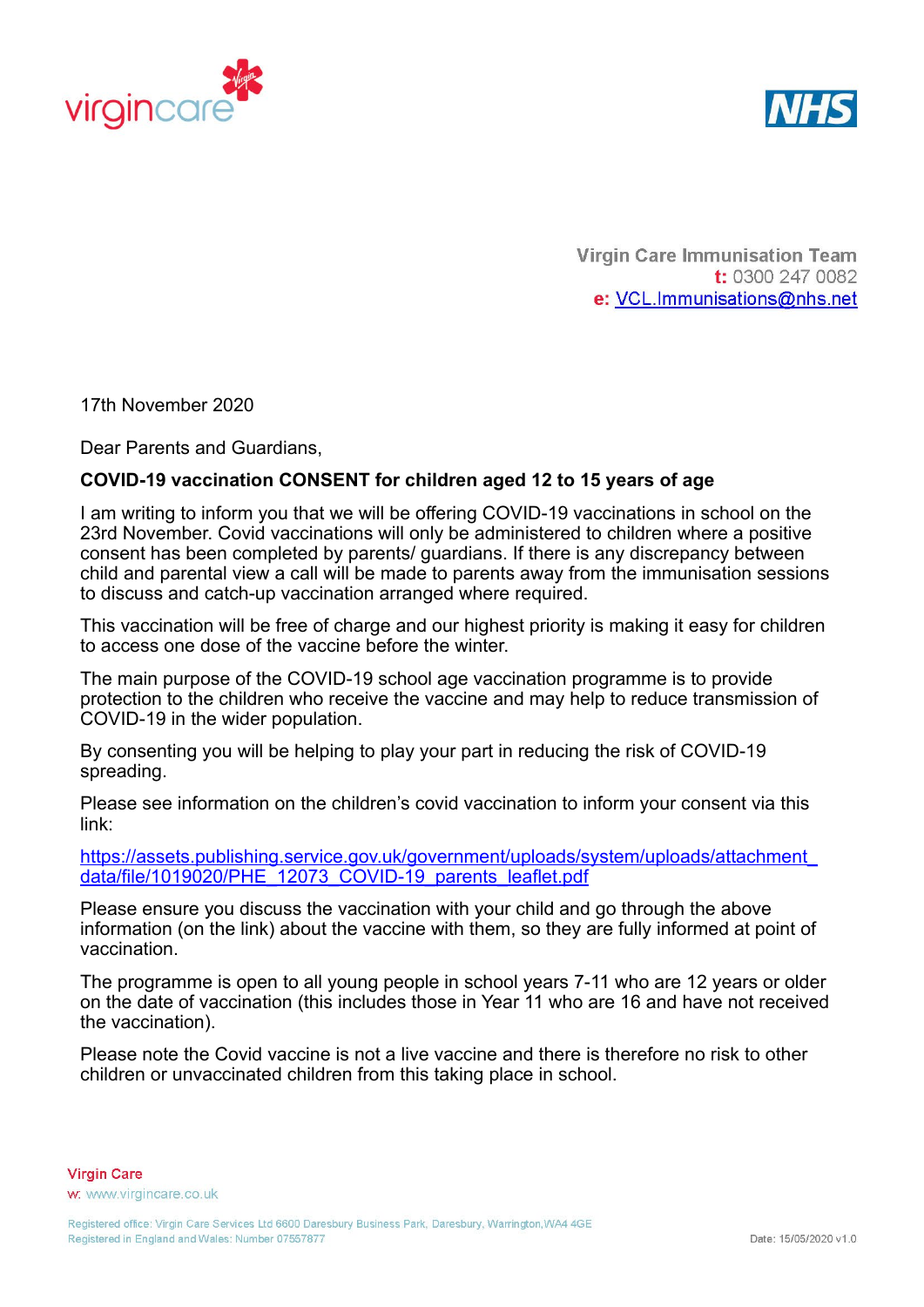The 12–15-year-olds vaccination is currently a one dose vaccine schedule. Should this change, or your child is identified as clinically extremely vulnerable or living with an immunocompromised household member, contact will be made to obtain consent for subsequent vaccine doses where required.

## **Please indicate your consent or decline to vaccination by completing an electronic consent via this link:**

<https://schoolimms.virgincare.co.uk/covid/2021/devon>

## **The NHS Number is not a mandatory field so please leave this blank if not available.**

Please note the e-consent will only be open until midnight on Sunday 21st November 2021, it is therefore essential if you wish your child to receive the vaccine this is completed immediately upon receipt.

Should you need support in completing the consent or have queries relating to this programme please contact the School Immunisation Service on *[VCL.immunisations@nhs.](mailto:VCL.immunisations%40nhs.net?subject=)* [net](mailto:VCL.immunisations%40nhs.net?subject=) or via 0300 247 0082.

Please note should your query relate to missing the consent window for your school, the team will not be able to re-open consent for the booked date but you will be able to access the vaccine via the National Booking System. We are maximising the workforce of Immunisers available to work at each school session through our wider bank workforce however this will not always allow completion of the whole eligible school cohort. - [Book or](https://www.nhs.uk/conditions/coronavirus-covid-19/coronavirus-vaccination/book-coronavirus-vaccination/)  [manage your coronavirus \(COVID-19\) vaccination - NHS \(www.nhs.uk\)](https://www.nhs.uk/conditions/coronavirus-covid-19/coronavirus-vaccination/book-coronavirus-vaccination/)

Information about COVID-19 vaccines is available at: [www.nhs.uk/conditions/coronavirus](https://www.nhs.uk/conditions/coronavirus-covid-19/coronavirus-vaccination/coronavirus-vaccine/)[covid-19/coronavirus-vaccination/coronavirus-vaccine](https://www.nhs.uk/conditions/coronavirus-covid-19/coronavirus-vaccination/coronavirus-vaccine/).

Best Wishes

Lynn

School Age Immunisation Team Virgin Care Services Limited